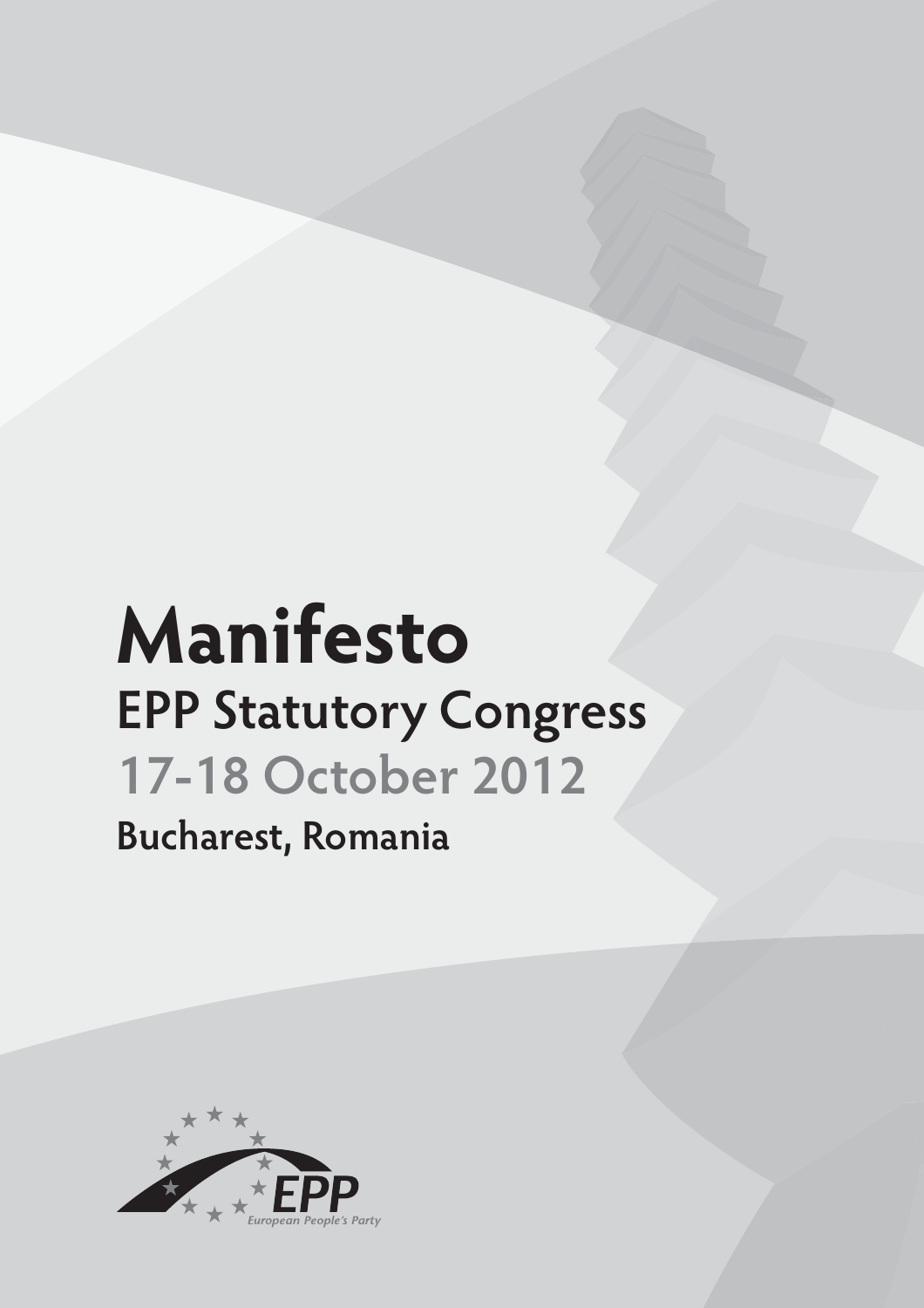## **EPP Manifesto**

(Adopted at the EPP Congress in Bucharest,  $17<sup>th</sup>$  and  $18<sup>th</sup>$  October 2012)

## **The European People's Party -**

## **What we stand for**

#### **1. Who are we?**

Our political family is the driving force of European integration. The European Christian Democrats were founded in 1976 as the first European party – the European People's Party. We have since become the party of the centre and the centre right. At the end of the East–West conflict we became the decisive political actor in the reunification of Europe. During the economic and financial crisis we have kept Europe together. And we will lead Europe out of the crisis.

#### **2. What are our values?**

- We put the human being at the centre of our convictions. We human beings have an inherent natural dignity, which makes us unique. This is valid both for those of us who believe in God as the source of truth, justice, good and beauty, as well as those who do not share this faith but respect the same universal values as arising from other sources. We recognise Greek and Roman heritage, Judeo and Christian values, as well as the Enlightenment, as being the roots of our civilisation.
- Freedom, which is a central human right, is only possible when coupled with personal responsibility.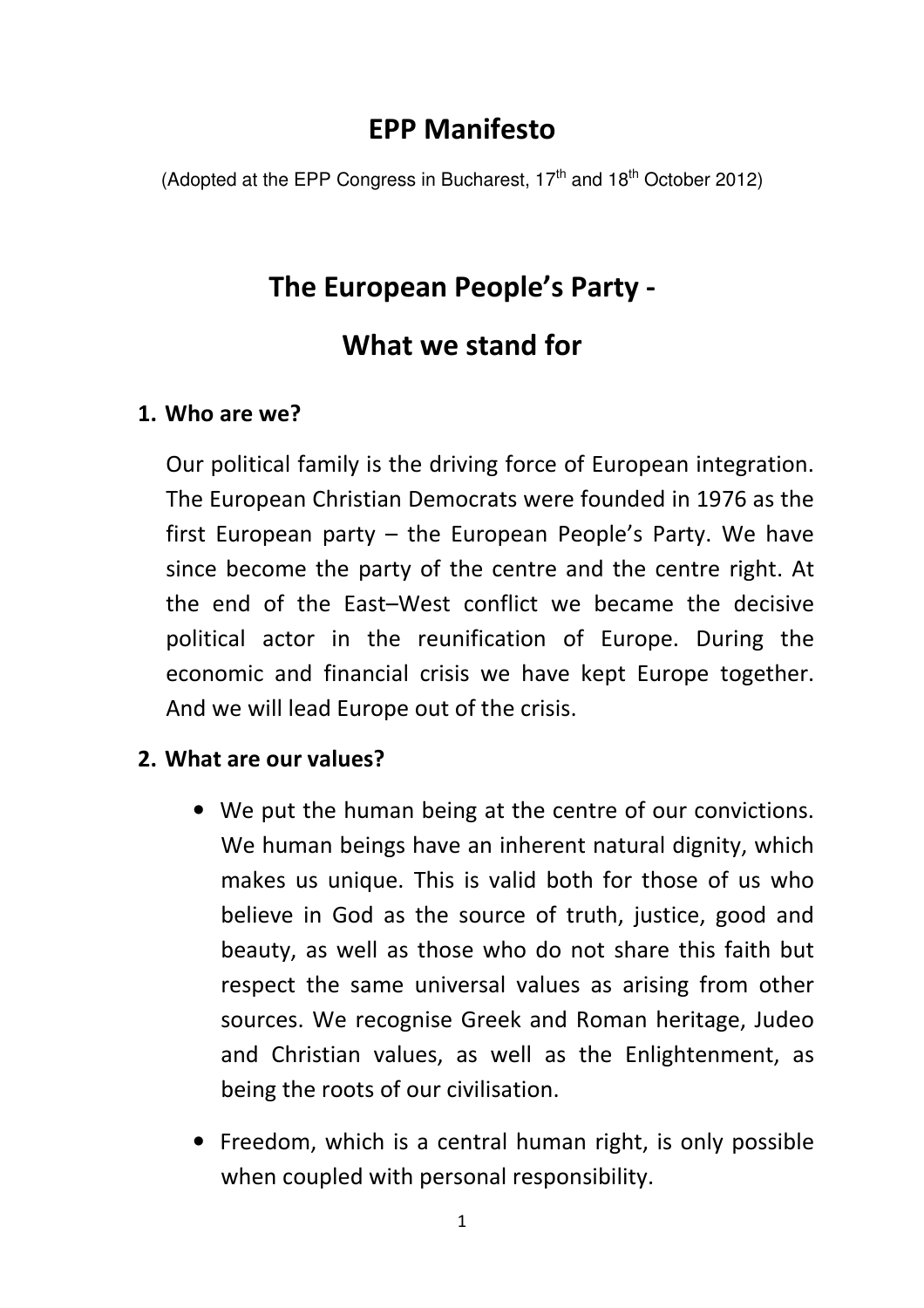- Men and women have equal rights. This should be reflected in all policies.
- All human beings must enjoy equal opportunities and therefore we will ensure the effective implementation of these for persons with disabilities.
- Our actions are based on the principles of justice and aim to pursue the common good. We are committed to further eliminating the causes of inequality and poverty.
- This is only possible in a society marked by social cohesion and solidarity, which includes a respect for tradition and for associations and the domains in which people take initiatives and work and live together.
- Solidarity is a joint responsibility: the strong should help those in need, who in turn have to make an effort themselves to improve their situation according to their abilities.
- We have an obligation towards future generations to hand over the same or even better opportunities than we enjoy by defending freedom and democracy, ensuring solid public finances and preserving a healthy environment.
- Political decisions should be taken as closely as possible to the citizens; political authorities should not do what people can do themselves, whether individually, in their families or in civic organisations. Subsidiarity along these lines is a central value for our political family.
- The only political system in which these values can thrive is in a pluralist democracy, in which citizens accept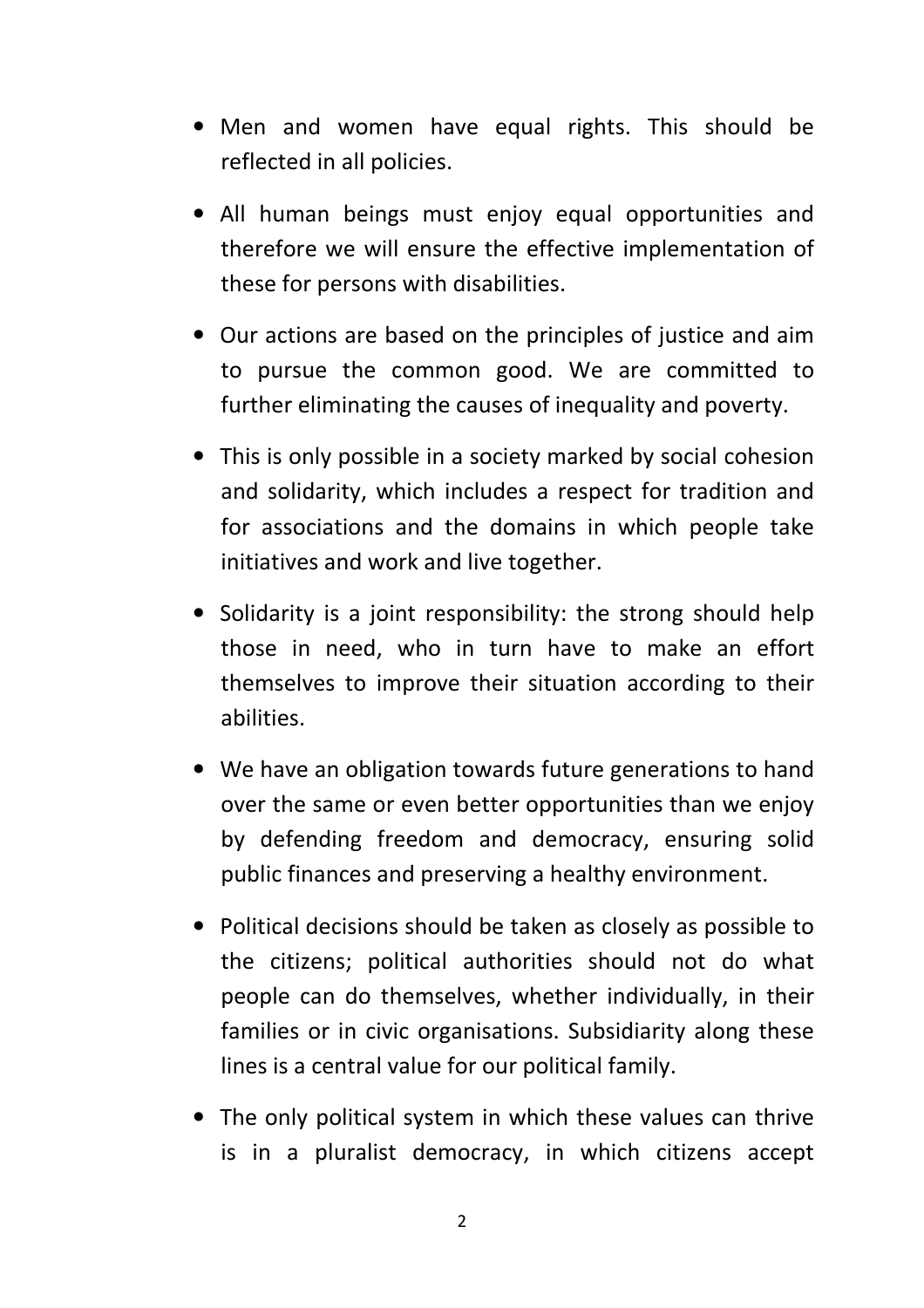responsibility. The best economic concept to safeguard them is the Social Market Economy based environmental sustainability in which competitiveness and entrepreneurial freedom are balanced with social justice. The appropriate framework for this is a strong European Union, which provides the best answers to the challenges of our times.

#### **3. What are the challenges?**

- Today, Europe is facing its greatest challenge in half a century. The financial and economic crisis has dramatically increased unemployment and inequalities in opportunity and income. Millions of people are being deprived of prospects for the future. The crisis was triggered by events in the United States; however, its root cause was massive economic imbalances within the Eurozone as well as in the world economy. This was made worse by excessive public and private debt in many Member States, over consumption, and unethical behaviour in the financial and real estate sectors, as well as a lack of innovation and competitiveness.
- There is a danger that populism and political radicalism will spread. They are threats to our democracies and to the European Union.
- A new wave of globalisation has made countries and economic actors more dependent on one another than ever before; at the same time, Europe risks losing its prosperity.
- The rate of youth unemployment has reached an alarming level, undermining the hopes of an economic rebound,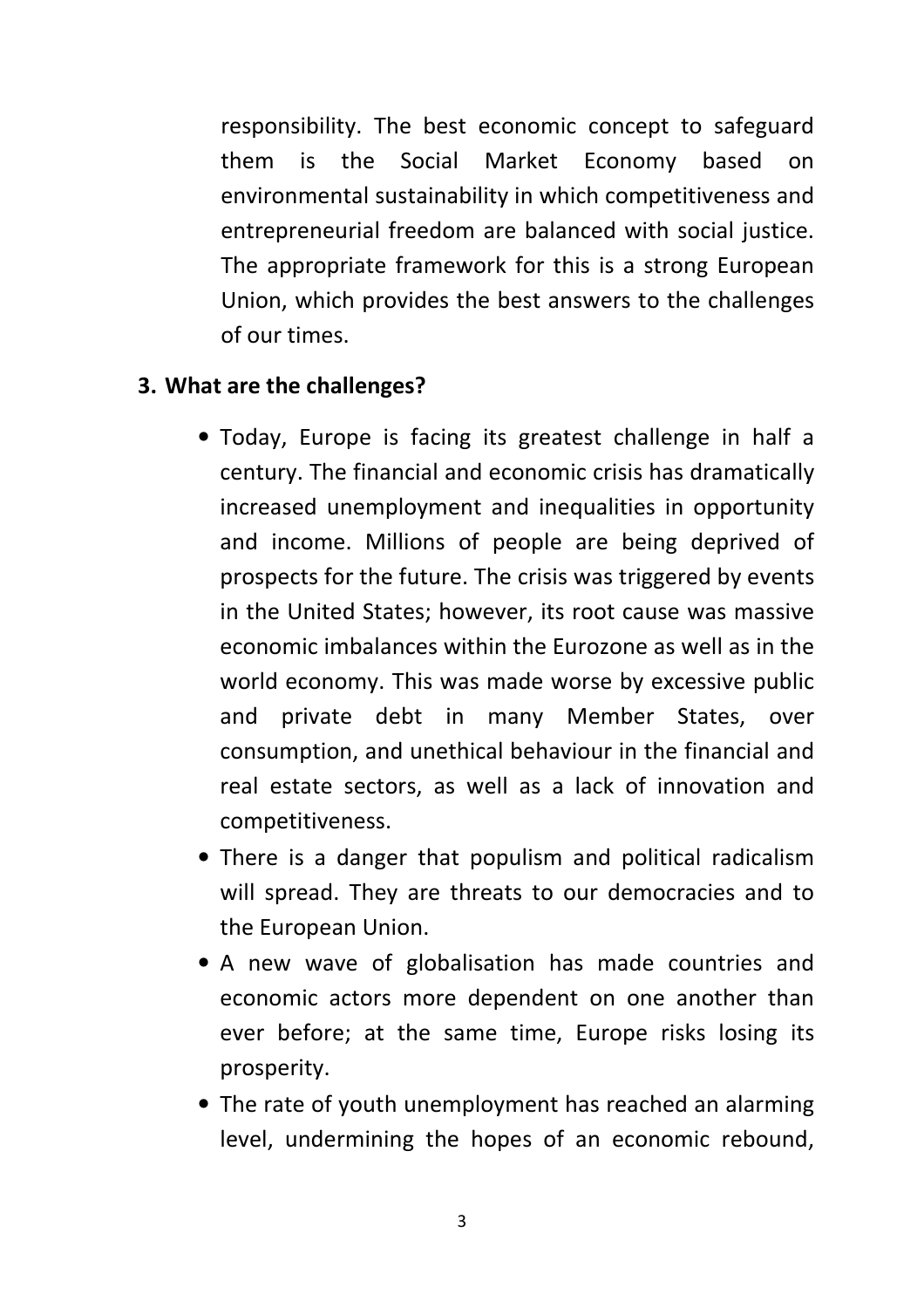damaging support for the European Union among young people and contributing to political instability.

- Global Climate change has intensified and resource scarcities are increasing.
- Our personal lives as well as our societies are being changed profoundly by the rapid development of information and communication technology.
- Our societies are ageing, which puts our social security systems under increasing strain.
- The inclusion of marginalised groups and the integration of legal immigrants remain important challenges.
- Around the world, young democracy movements and civil society require our support through coherent and farsighted policies. The EU has a special responsibility for its closest geographical neighbours to its East and South.

For all of these challenges we need to find ambitious answers and actions in which people can believe and trust. Building on our past achievements, it is up to our political family to relaunch the European project. We are committed to doing so with fresh energy and with confidence in our basic values.

#### **4. What do we want for Europe's future?**

- We want a European Political Union. The EU will, over the coming years, have to be fundamentally reformed. The Union and the Member States will exercise more powers jointly.
- In future European elections, citizens must be able to make clear and comprehensible choices about the policies of the European Commission. The first steps in this respect are truly pan-European elections as well as a direct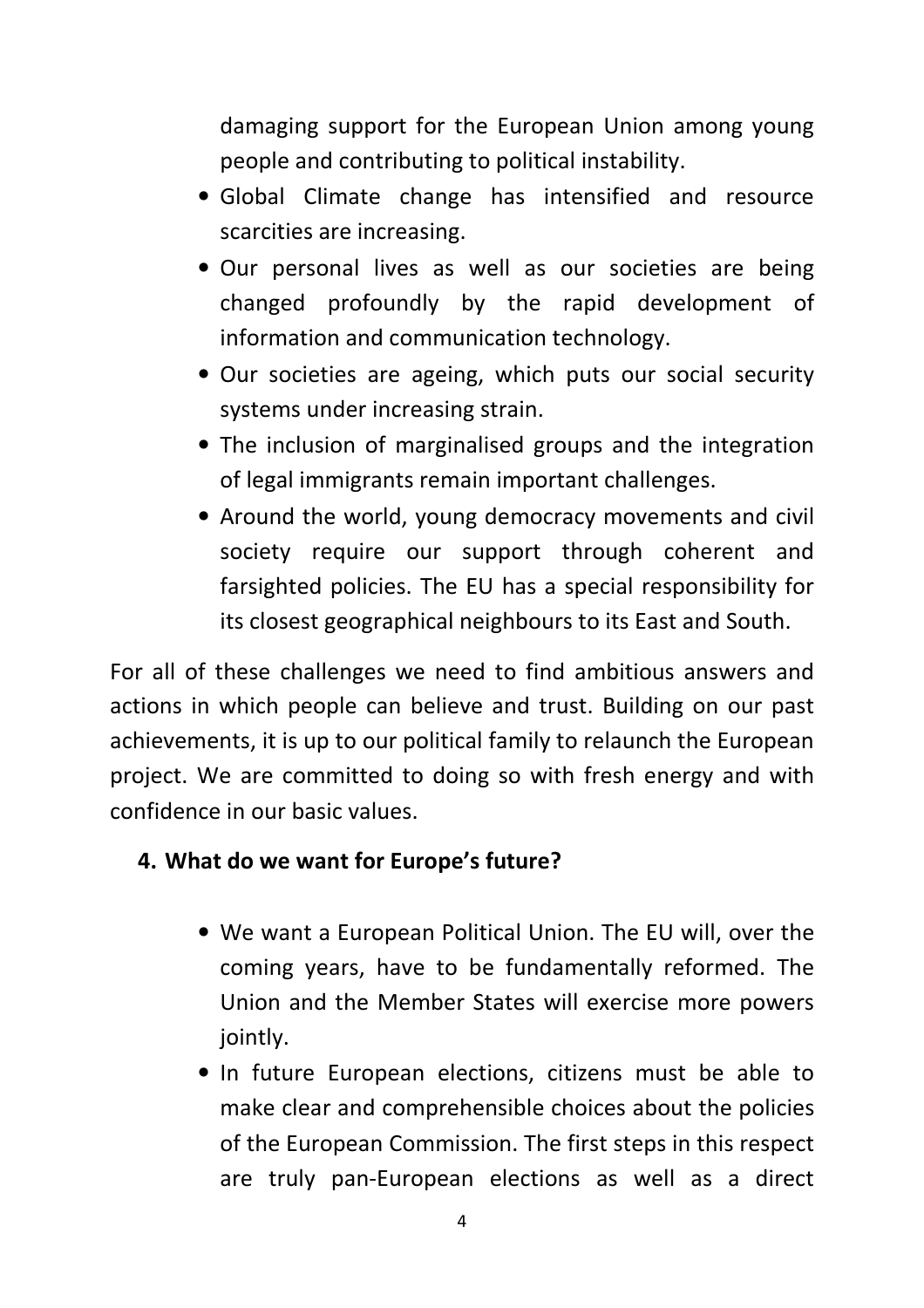election by the people of the President of the European Commission.

- The key to Europe's future is combining budgetary discipline and the promotion of sustainable growth, while safeguarding social Europe and defending the Euro are among the most profound expressions of the European integration process.
- This means modernising our economies and reducing bureaucracy as well as strengthening fiscal and economic governance at the EU level. It also means working harder and longer. We all have to develop smarter ways of saving as well as spending. In the EU, solidarity is best translated into practice through the implementation of territorial, economic and social cohesion.
- Respect for work is at the core of our policies. We have to seek all opportunities to boost employment, with special regard to the young generation.
- We need to complete the Single Market. Removing the last obstacles to a truly free movement of people, services, goods and capital will be indispensable. We will continue to work for freer and fairer international trade.
- We need to promote the family in a way that reflects our fundamental values, enables parents to combine work and family life and encourages solidarity between the generations.
- Health and wellbeing are essential to our happiness as well as opportunities for participation in society. This does not only depend on material goods and it must, therefore, always remain in the central focus of our policies.
- We must constantly improve our education systems, focusing both on knowledge and skills, and we must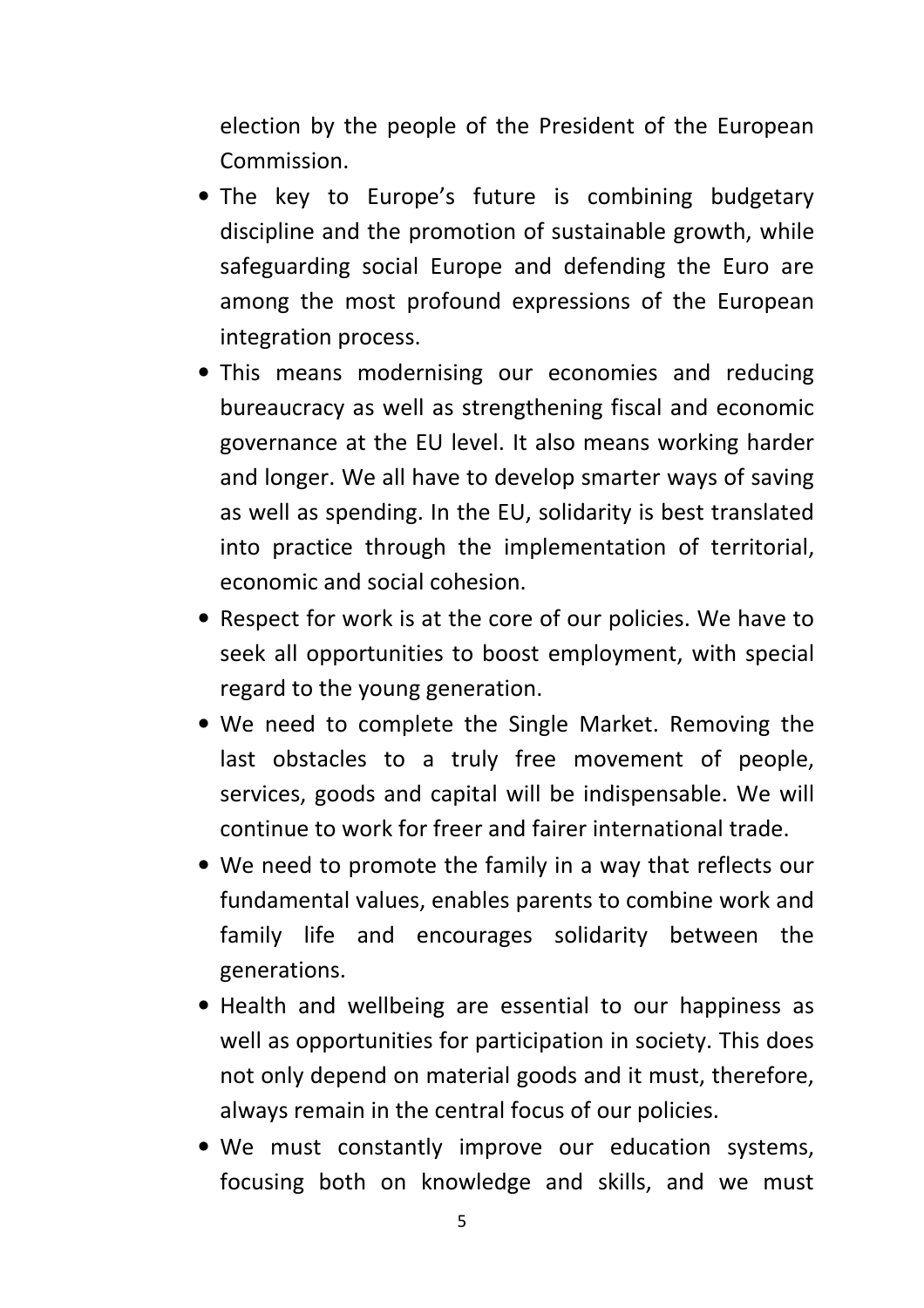promote research and innovation more efficiently and make it more useful. Mobility, languages, adult learning and creativity will have to be encouraged in the professional world as well as in education more than they have previously been.

- We reaffirm the rights of traditional minorities within the Member States and we protect our European traditions and cultural heritage.
- Our common Immigration and Asylum Policy has to be further strengthened, striking the right balance between finding the talents we need, helping victims of political and religious persecution and fighting irregular migration.
- We have to reinforce the Europe of citizens, ensuring that they can enjoy their rights within an Area of Freedom, Security and Justice. This means we have to reinforce the free movement of citizens, to protect their security, to reinforce external border control, based on solidarity between Member States, to fight effectively against crime, corruption and irregular migration and to enhance the cooperation between police and judicial authorities.
- We want to contribute to the successful integration of immigrants, which entails not only rights but also obligations on their part. Immigrants have to respect our core values, human rights and the rule of law.
- Enlargement of the European Union has extended an area of peace, stability and prosperity to almost the entire continent.
- The enlargement process will continue to attract new candidate countries. We have to respect the capacity of the Union to integrate new states which meet specific criteria before joining. European countries which cannot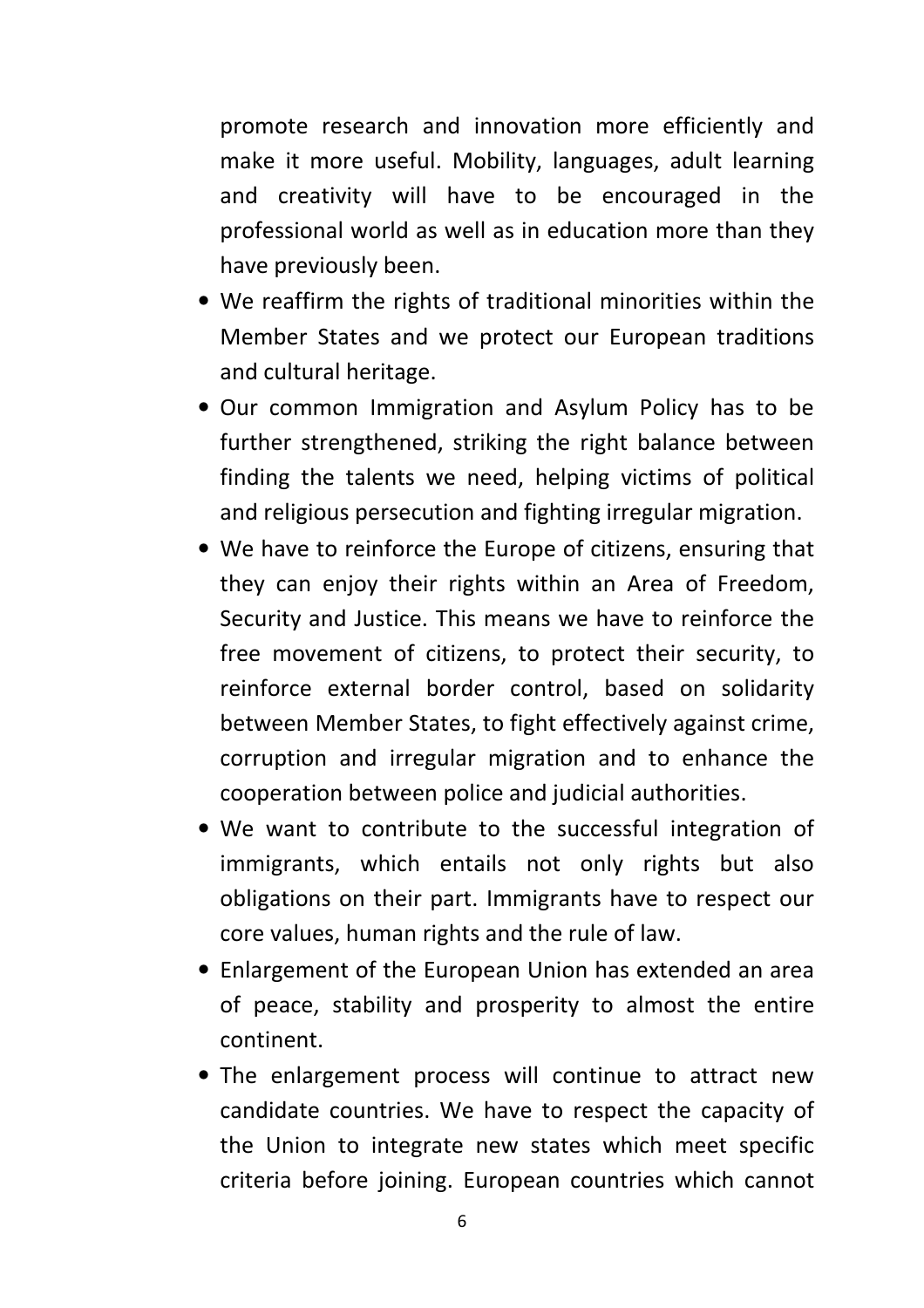or do not want to become members of the European Union should be offered other forms of partnership with the EU.

- The European Neighbourhood Policy as a key instrument to build close relations with neighbours, based on European values, should be fundamentally enhanced. It should lead towards creating a ring of friends of the EU, who are also friends amongst themselves, thus projecting security and prosperity.
- We have to effectively combat climate change and strengthen biodiversity. This means not only working relentlessly towards binding international agreements but also creating incentives for more efficiency and renewable energy through emission trading as well as more sustainable consumption in general. It also means that all countries, and especially the richest, will have to constantly adapt their lifestyles and use of resources to the demands of smart green growth.
- The European Union needs a common energy policy that provides energy security, increases efficiency and is sustainable as well as affordable for consumers.
- We need a real European foreign policy in which our Member States speak with one voice and amalgamate their strengths. This will mean that more EU foreign policy decisions are taken by a vote and not unanimously. Even and especially in times of budget cuts, we have to develop our common defence capabilities by better sharing resources within the framework of NATO and the EU. A solid transatlantic partnership, based on shared values, is indispensable to Europe in the  $21<sup>st</sup>$  century.